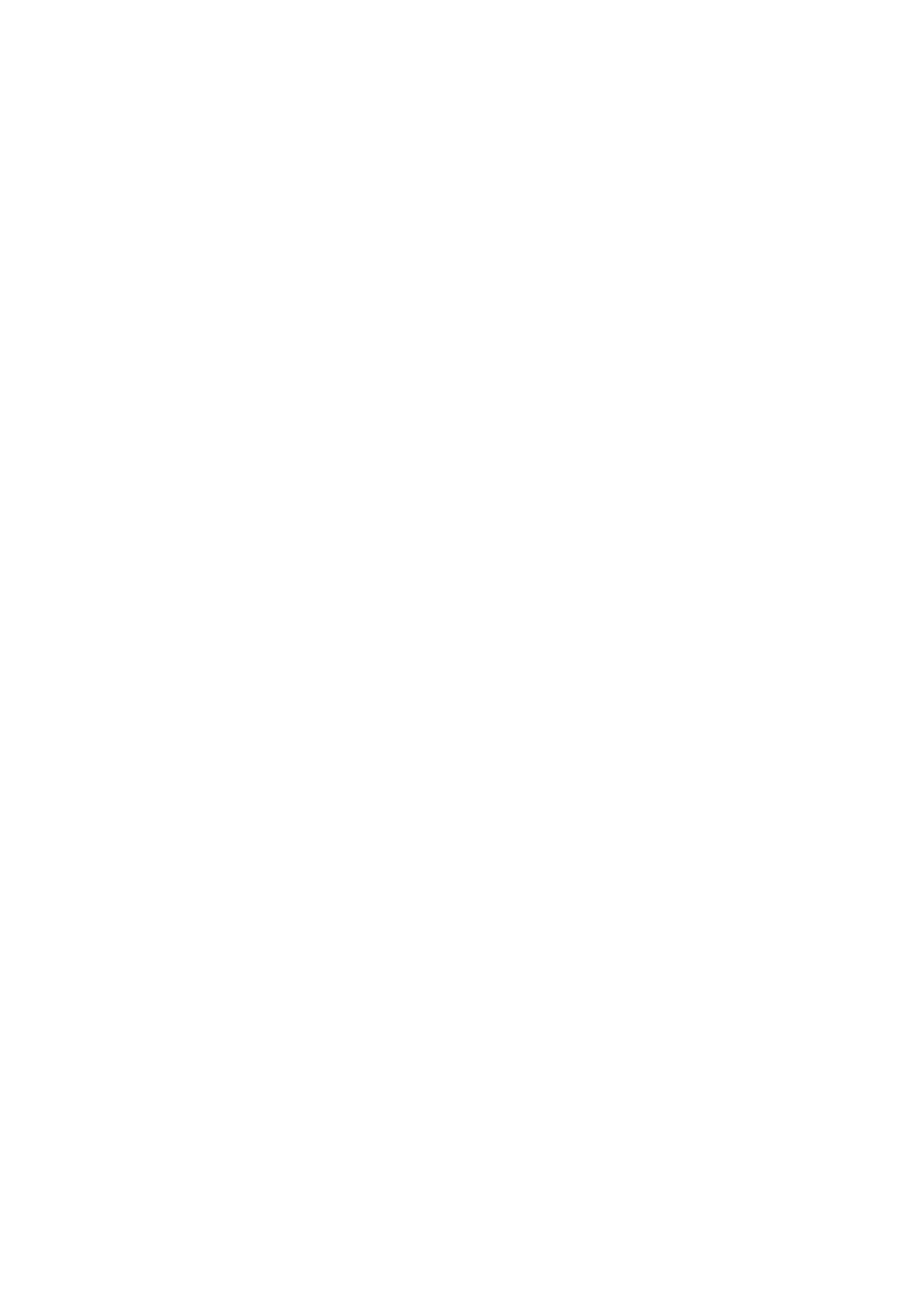# **Terms and conditions of booking Travel with Kaleidoscope Travel & Cruise INC.**

# **Booking Procedure**

The following booking conditions, together with the information set out on the relevant travel page of the Kaleidoscope Travel & Cruise website will form the contract between you and us for your travel booking with us.

In this contract a reference to "you" and "your" include the lead-named person on the confirmation invoice (who must be at least 18 years old at the time of booking) and all persons on whose behalf a booking is made.

"We" are Kaleidoscope Travel & Cruise Inc, Box 280, Cluny, Alberta, T0J 0S0

The contract between us comes into existence when we send out our confirmation invoice which confirms your booking. You will have undertaken to pay for the travel you have booked, and we will have made the arrangements for with the suppliers.

If you make a booking on behalf of others as well as yourself, we shall take it that you have the authority of each of those other people to enter into that contract and that you and they have agreed to be jointly and severally liable to us. You now accept personal liability for the acceptance and compliance of each of those people, with these contract terms.

If we are unable to accept your booking, we will of course return your payment to you immediately.

For you to make a booking, we require your deposit and a completed booking form. Our confirmation invoice will be sent to you by post or email.

# **Payment procedures**

# **Payment and failure to pay**

The last date for payment of the balance of the cost of your travel will be due to us at least six weeks before the trip Start Date. We will tell you that last date for payment after we have confirmed our acceptance of your booking.

If you do not pay us before the last date for payment, we reserve the right to treat your booking as cancelled. If we do that, you accept that a cancellation fee will be due to us.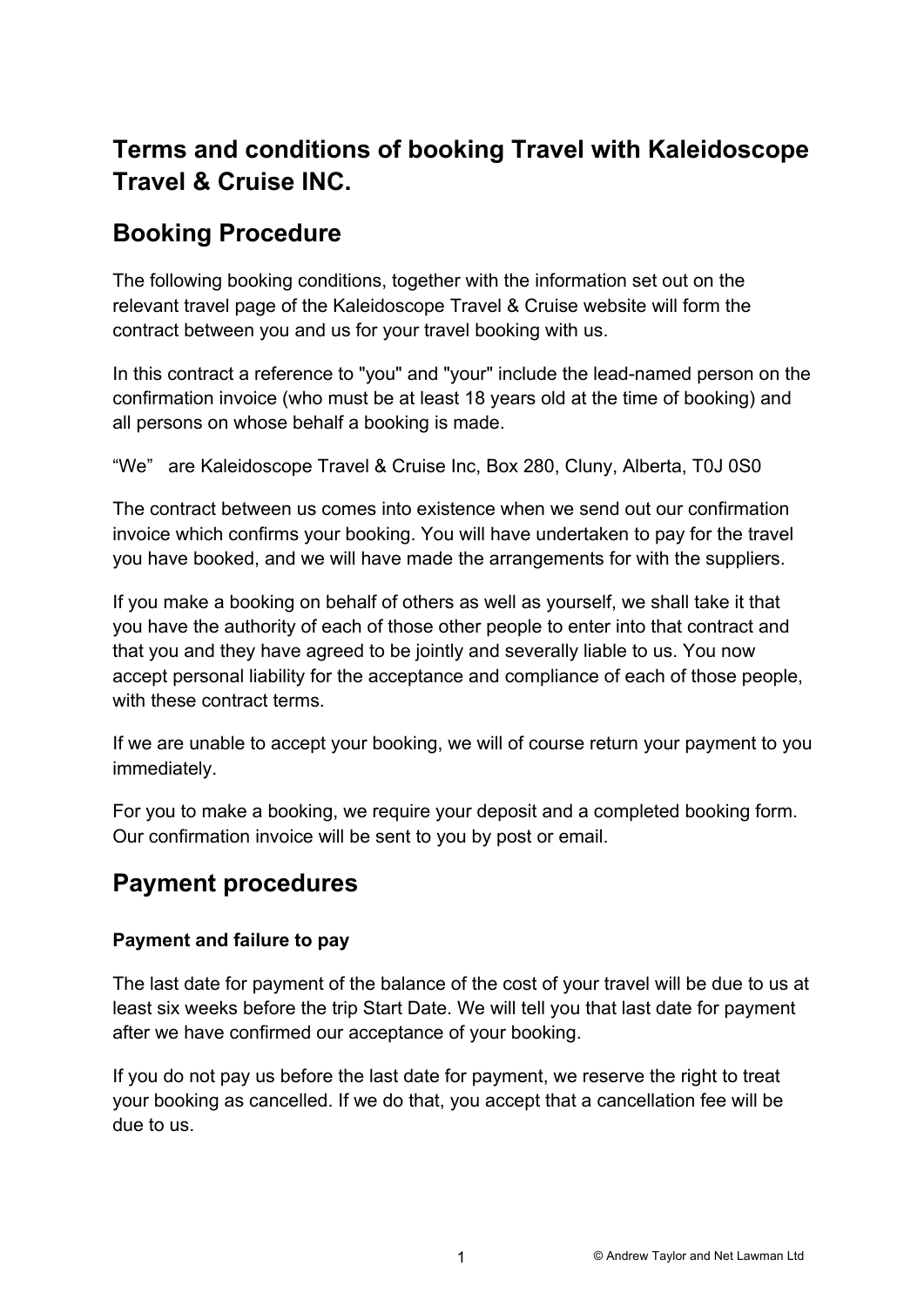### **Late Bookings**

Any travel requested less than six weeks prior to the departure date must be accompanied by full payment at the time of booking.

## **Deposits**

Deposits are non-refundable however in some cases it may be transferable to another travel date if offered by the tour operator on the original booking.

#### **Cancellations by you**

If you cancel your booking either through failure to pay the balance due or for any other reason, we may charge a cancellation as per the supplier's terms and conditions.

#### **Payment Type**

We will accept payment by credit card, electronic transfer or cash at the time of deposit and final payment.

#### **Travel Information**

Approximately four weeks before the trip start date, we shall provide you with a package of information relating to your trip.

## **Baggage restrictions**

We have to work within the restrictions laid down by any carrier we use. Policies vary from one carrier to another and from time to time. We will tell you the exact allowances and terms after you have made a booking with us.

If you have an unusual requirement, perhaps for medical reasons, do contact us and we will try to help you immediately.

We are not responsible for any damage to luggage caused during you trip.

#### **Travel Insurance**

We strongly advise the purchase of travel insurance and will not be held responsible for any costs incurred as a result of your choice not to purchase travel insurance coverage.

We can offer you assistance in purchasing travel insurance for your trip.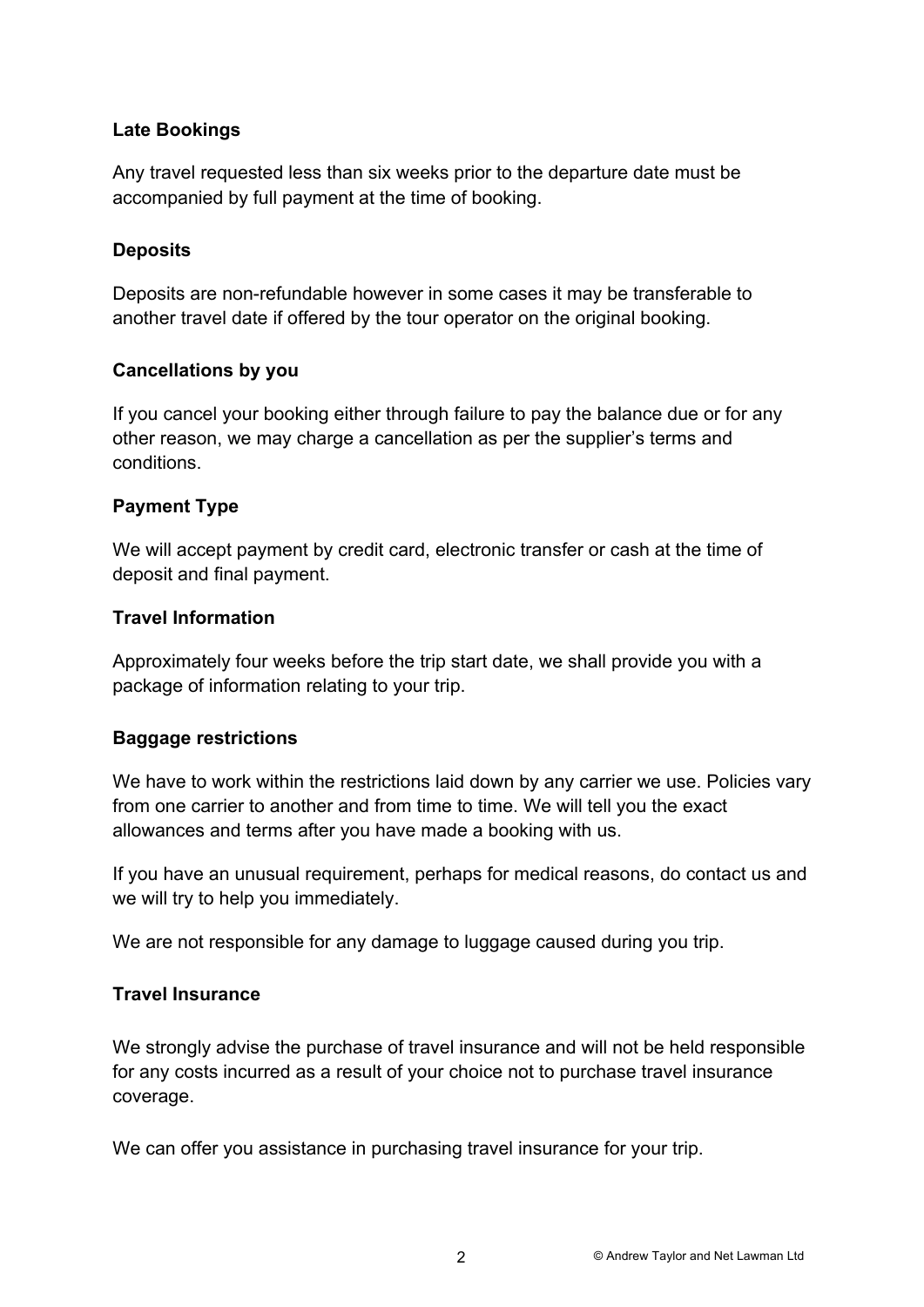# **Passport, Visa and Health Requirements**

Please note carefully:

- to be absolutely safe, it is a good idea to make sure your passport is valid for at least six months after the date of return of your trip
- remember to apply for any necessary visa in good time;
- check with your GP what vaccinations and medication you may require and allow time to obtain it.

## **Limitations on our liability**

We want you to enjoy a perfect vacation We shall do our best to make your travel special for you. Nonetheless, we must make clear the limitations in law. We are not liable to you for:

- any event which is beyond our control that effects the travel products we are arranging for you.
- any problem arising from your failure to reach the airport on time, for whatever reason.
- medical problems or physical difficulties.
- medical emergencies.
- laws, culture and standards of service and behavior in any country you may visit.
- problems or issues which we could resolve whilst on a trip but which you raise only after your return.

## **Miscellaneous matters**

- The parties agree that electronic communications satisfy any legal requirement that such communications be in writing.
- In the event of a dispute between us, you undertake to attempt to settle the dispute by engaging in good faith with us in a process of mediation before commencing arbitration or litigation.
- This agreement does not give any right to any third party.
- We are not liable for any failure or delay in performance of this agreement which is caused by circumstances beyond our reasonable control.
- In no circumstance will Kaleidoscope Travel & Cruise, its employees, directors, contractors and agents be liable to you, or any other person, for any refund, loss, damage, delay or injury resulting from any cancellation, interruption or other event or a failure of any supplier to provide any travel service to the passenger(s) or for any other breach of contract or intentions or carless act or omission of any supplier of any such travel service.